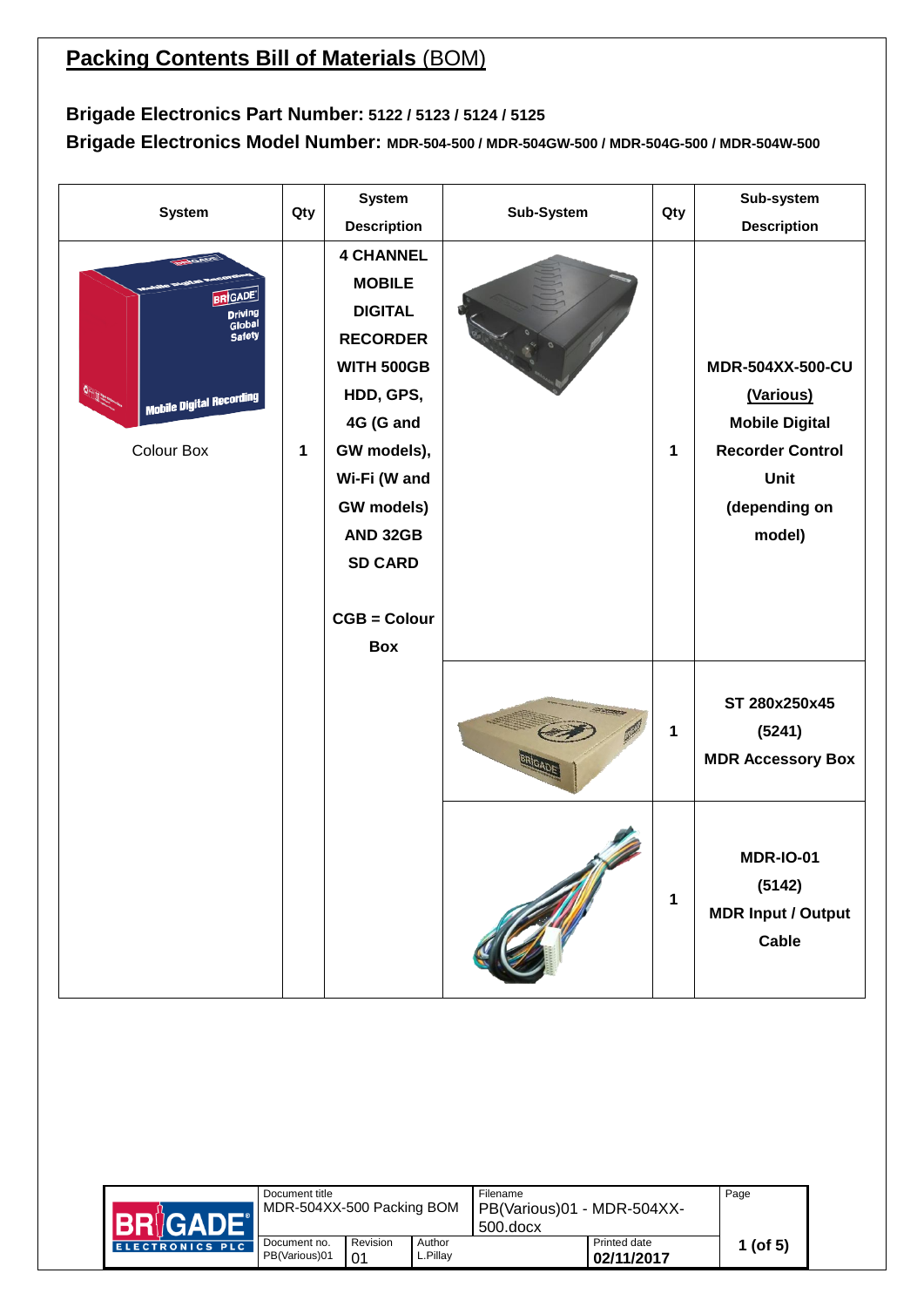

| <b>BRIGADE®</b> | Document title<br>MDR-504XX-500 Packing BOM |                |                    | Filename<br>PB(Various)01 - MDR-504XX-<br>$500$ .docx |                            | Page          |
|-----------------|---------------------------------------------|----------------|--------------------|-------------------------------------------------------|----------------------------|---------------|
| ELECTRONICS PLC | Document no.<br>PB(Various)01               | Revision<br>01 | Author<br>L.Pillay |                                                       | Printed date<br>02/11/2017 | $2($ of 5 $)$ |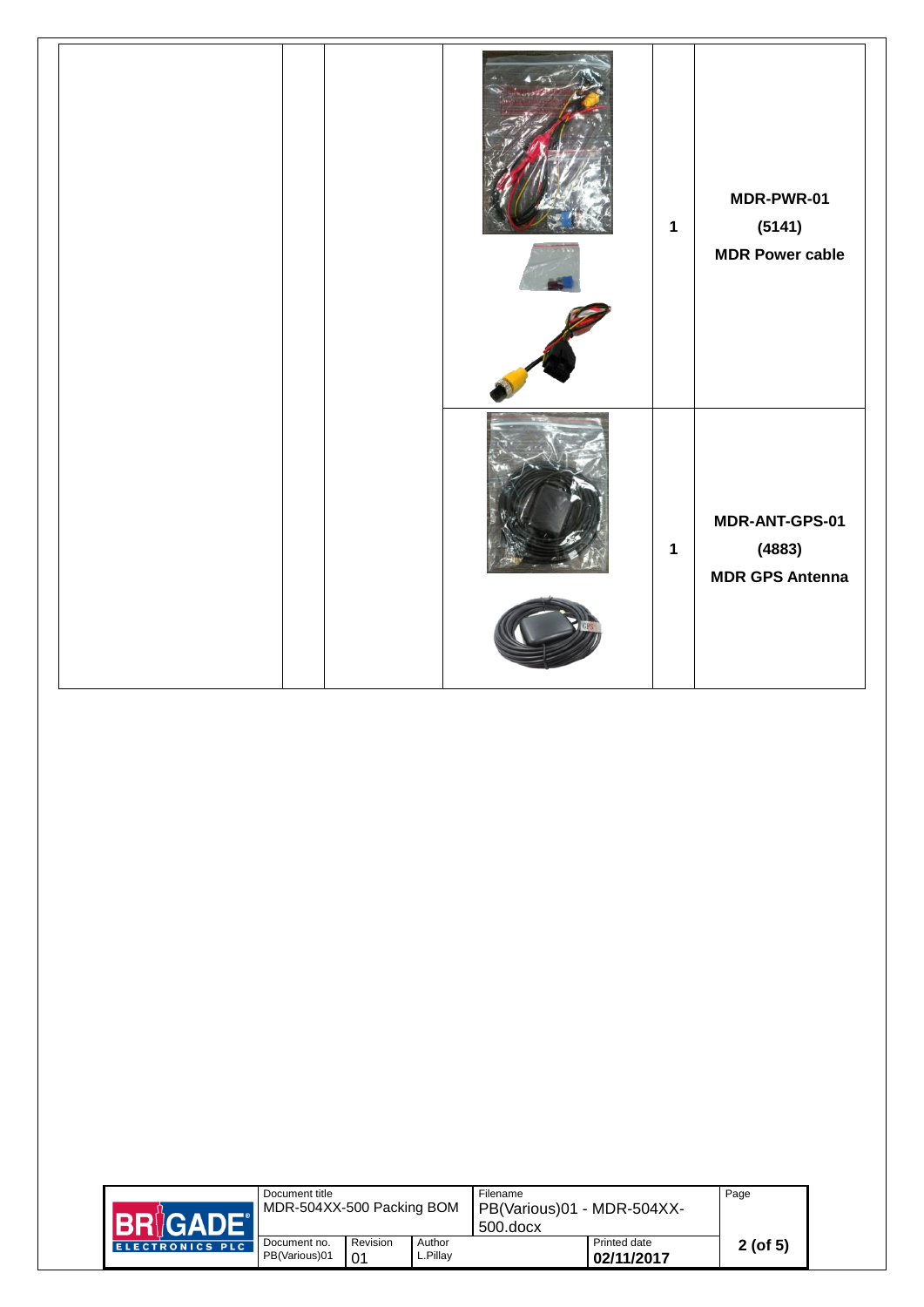|  |                                                                                                                                                                                                                                                                                                                                                                                                                   | $\mathbf 1$ | MDR-USB-B-02<br>(5195)<br><b>MDR USB A to B</b><br>Cable<br>$($ USB 3.0 $)$ |
|--|-------------------------------------------------------------------------------------------------------------------------------------------------------------------------------------------------------------------------------------------------------------------------------------------------------------------------------------------------------------------------------------------------------------------|-------------|-----------------------------------------------------------------------------|
|  |                                                                                                                                                                                                                                                                                                                                                                                                                   | 1           | MDR-KEY-01<br>(4891)<br><b>MDR Security Key</b>                             |
|  | $\begin{array}{ll} \frac{1}{2} & \frac{1}{2} & \frac{1}{2} \\ \frac{1}{2} & \frac{1}{2} & \frac{1}{2} \\ \frac{1}{2} & \frac{1}{2} & \frac{1}{2} \\ \frac{1}{2} & \frac{1}{2} & \frac{1}{2} \\ \frac{1}{2} & \frac{1}{2} & \frac{1}{2} \\ \frac{1}{2} & \frac{1}{2} & \frac{1}{2} \\ \frac{1}{2} & \frac{1}{2} & \frac{1}{2} \\ \frac{1}{2} & \frac{1}{2} & \frac{1}{2} \\ \frac{1}{2} & \frac{1}{2} & \frac{1}{$ | $\mathbf 1$ | MDR-BKT-FIX-01<br>(5197)<br><b>Fixings for MDR</b><br><b>Brackets</b>       |

| <b>BRIGADE</b>  | Document title<br>MDR-504XX-500 Packing BOM |                |                     | Filename<br>PB(Various)01 - MDR-504XX-<br>$500$ .docx |                            | Page       |  |
|-----------------|---------------------------------------------|----------------|---------------------|-------------------------------------------------------|----------------------------|------------|--|
| ELECTRONICS PLC | Document no.<br>PB(Various)01               | Revision<br>01 | Author<br>Pillay ــ |                                                       | Printed date<br>02/11/2017 | $3($ of 5) |  |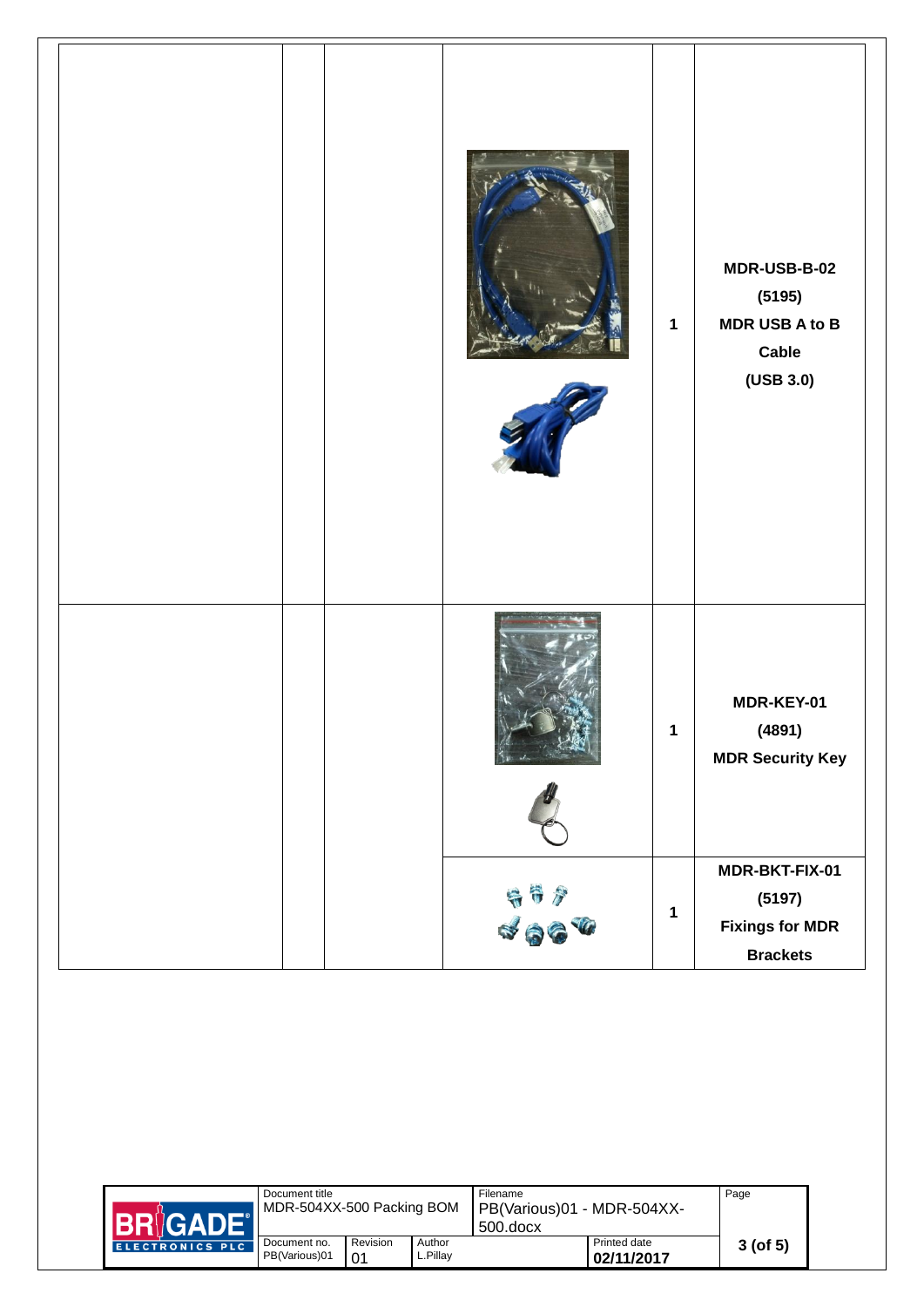|  | $\ddot{\phantom{a}}$<br>п                                                                                                                                                                                                                                                                                                                            | $\overline{\mathbf{2}}$ | MDR-BKT-01<br>(5138)<br><b>MDR Brackets</b>                                                             |
|--|------------------------------------------------------------------------------------------------------------------------------------------------------------------------------------------------------------------------------------------------------------------------------------------------------------------------------------------------------|-------------------------|---------------------------------------------------------------------------------------------------------|
|  |                                                                                                                                                                                                                                                                                                                                                      |                         |                                                                                                         |
|  |                                                                                                                                                                                                                                                                                                                                                      | 1                       | MDR-MOUSE-01<br>(5250)<br><b>MDR Wired USB</b><br><b>Mouse</b>                                          |
|  | <b>BRIGAD</b>                                                                                                                                                                                                                                                                                                                                        | 1                       | <b>MDR-500-CD</b><br>(5144)<br><b>MDR 500 Series</b><br><b>Installation CD</b>                          |
|  | <b>BRIGADE</b><br><b>Mobile Digital Recorder</b><br>MDR-504GW-500<br>MDR-504G-500<br>MDR-504W-500<br>MDR-504-500<br>MDR-508GW-1000<br>MDR-508G-1000<br>MDR-508W-1000<br>MDR-508-1000<br><b>Installation and Operation Guide</b><br>Please refer to http://brigade-electronics.com/ for most up-to-date data on all products<br>Instalator-Duits 5745 | 1                       | MDR-500xx-IG-EN<br>(5145)<br><b>MDR 500 Series</b><br><b>Installation and</b><br><b>Operation Guide</b> |
|  | <b>BRIGADE</b><br>Fitted with Brigade®<br><b>Mobile Digital Recorder</b><br>brigade-electronics.com                                                                                                                                                                                                                                                  | 1                       | <b>MDR-VWS</b><br>(5252)<br><b>MDR Vehicle</b><br><b>Warning Sticker</b>                                |

|                        | Document title<br>MDR-504XX-500 Packing BOM |                |                    | Filename<br>PB(Various)01 - MDR-504XX-<br>$500$ .docx |                            | Page     |
|------------------------|---------------------------------------------|----------------|--------------------|-------------------------------------------------------|----------------------------|----------|
| <b>ELECTRONICS PLC</b> | Document no.<br>PB(Various)01               | Revision<br>01 | Author<br>∟.Pillav |                                                       | Printed date<br>02/11/2017 | 4 (of 5) |